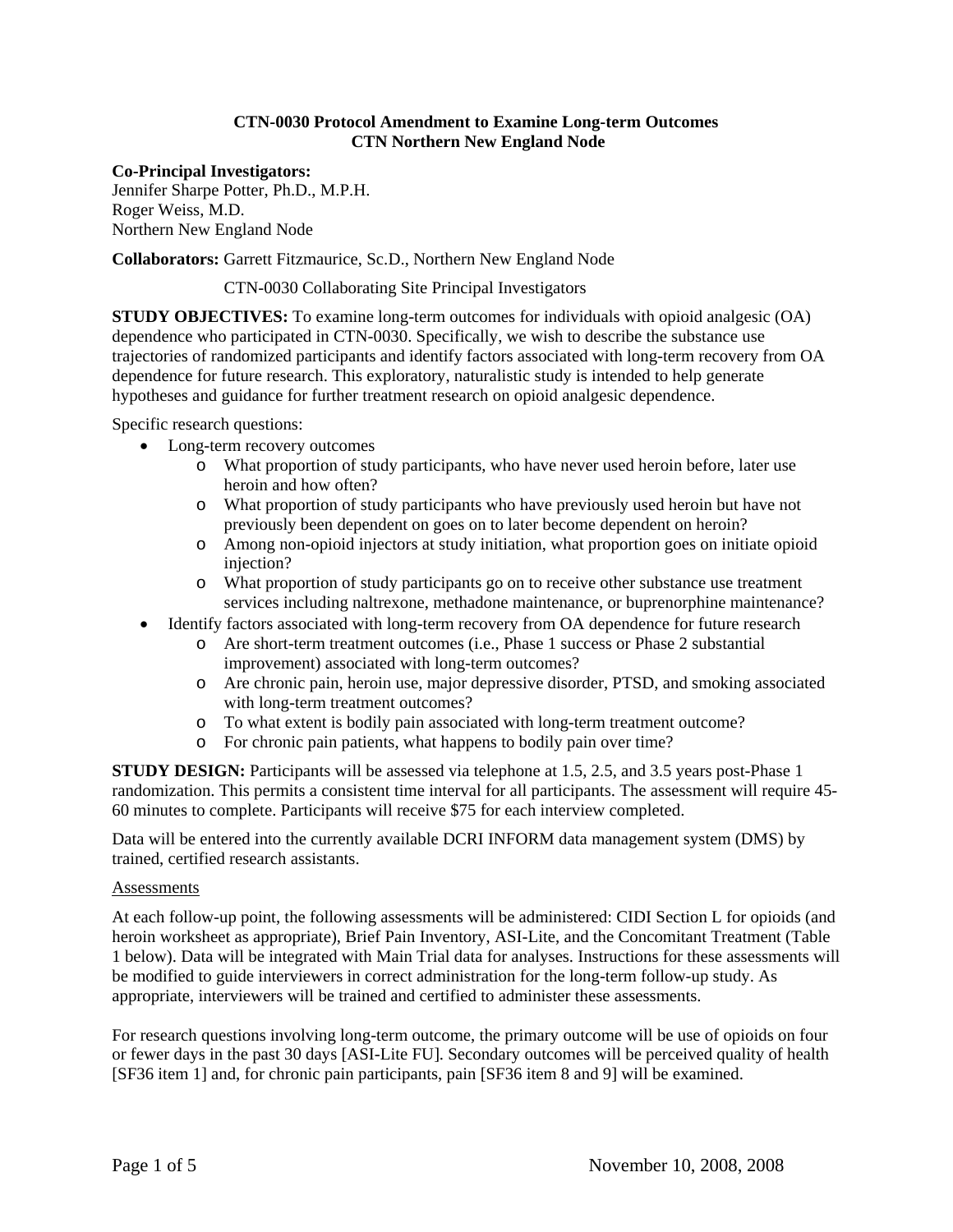#### **Table 1. Assessments**

| <b>CRF/Instrument</b>                                      | <b>Interval</b>                                                      | <b>Time</b><br>(minutes) | <b>Information Captured</b>                                                     | <b>Instruction</b><br><b>Modifications</b> |  |
|------------------------------------------------------------|----------------------------------------------------------------------|--------------------------|---------------------------------------------------------------------------------|--------------------------------------------|--|
| <b>CIDI section L</b>                                      | past year                                                            | $5 - 20$                 | present DSM-IV dx-<br>heroin and OA (3 or<br>more symptoms in the<br>past year) | yes                                        |  |
|                                                            |                                                                      |                          | route of administration                                                         |                                            |  |
| <b>Pain and Opioid</b><br><b>Analgesic Use History</b>     | past week                                                            | 5                        | experiencing pain<br>pain severity<br>functional interference                   | yes                                        |  |
| Concomitant<br><b>Treatment &amp;</b><br><b>Medication</b> | past year                                                            | $5 - 10$                 | treatment utilization                                                           | yes                                        |  |
|                                                            |                                                                      |                          | substance use outcome                                                           |                                            |  |
| <b>ASI-Lite</b>                                            | past 30 days                                                         | 25                       | substance-related<br>problems                                                   | no                                         |  |
| <b>SF-36</b><br>(items 1, 2, 7, & 8)                       | item 1-no time frame<br>item 2-past year<br>items 8 & 9-past 30 days | 1                        | global health<br>bodily pain index                                              | no                                         |  |
| <b>Fagerstrom</b>                                          | current                                                              | $2 - 3$                  | current nicotine<br>behaviors                                                   | no                                         |  |

#### Participant Enrollment in LTFU

Initial participant recontact will be managed by participating CTPs. Local sites will utilize pre-existing contact information to make CTN-0030 participants aware of the opportunity to participate in the LTFU. Training in procedures for recontacting participants will be conducted by Lead Node staff to ensure procedures are conducted in accordance with good research practice and human subjects protection guidelines. This training will also include specific training on strategies for tracking hard to reach potential participants utilizing contact information (e.g., call strategies). Monthly performance indicators will be established and monitored to ensure recontact activities are progressing.

# LTFU Study Retention

Retention of consented participants will be managed by Lead Node staff with expertise and training in managing long-term follow-up studies. Retention strategies will include regular contact with participants by telephone and mail (with permission).

**STUDY POPULATION:** Participants will be all participants (648) randomized to Phase 1 who agree to participate in the long-term follow-up (LTFU) study.

# Anticipated Sample Available for Analysis

As shown in Table 2 below, fewer potential participants are available for the 18 month follow-up period. If we assume that our first assessments can begin in January 2009, this results in 437 potential participants at 18mo follow-up, 642 at 30mo follow-up, and 648 at 42mo follow-up. To optimize participation in the LTFU study and ensure smooth transition of participants from CTPs to the Lead Node LTFU staff, we will develop standard procedures and train CTP staff on these procedures. For example, particular attention will be placed on minimizing the time between recontact, consent, and notification of the Lead Node.

#### **Table 2. Participant flow (by month of randomization)**

| Ph1 rand | rand | cum<br>rand | 18 <sub>mo</sub> | 30 <sub>mo</sub> | 42mo          |
|----------|------|-------------|------------------|------------------|---------------|
| Jun-06   | າ    | っ<br>ບ      | <b>Nov-07</b>    | <b>Nov-08</b>    | <b>Nov-09</b> |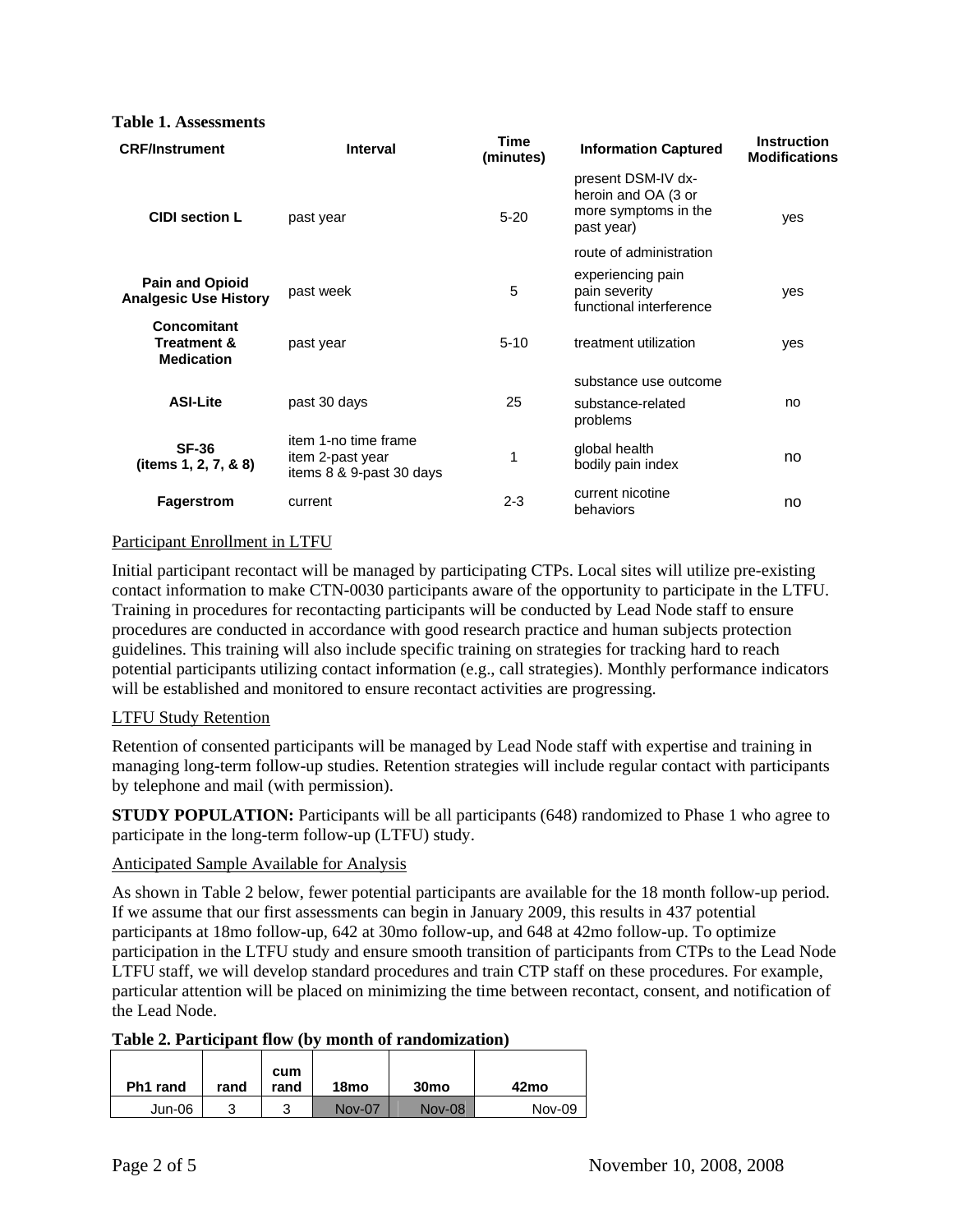| Jul-06        | 3              | 6   | Dec-07        | Dec-08        | Dec-09        |
|---------------|----------------|-----|---------------|---------------|---------------|
| Aug-06        | 9              | 15  | Jan-08        | Jan-09        | $Jan-10$      |
| Sep-06        | $\overline{7}$ | 22  | Feb-08        | Feb-09        | Feb-10        |
| Oct-06        | 11             | 33  | Mar-08        | Mar-09        | Mar-10        |
| Nov-06        | 11             | 44  | Apr-08        | Apr-09        | Apr-10        |
| Dec-06        | 8              | 52  | May-08        | May-09        | May-10        |
| Jan-07        | 8              | 60  | <b>Jun-08</b> | Jun-09        | <b>Jun-10</b> |
| Feb-07        | 7              | 67  | <b>Jul-08</b> | <b>Jul-09</b> | <b>Jul-10</b> |
| Mar-07        | 35             | 102 | Aug-08        | Aug-09        | Aug-10        |
| Apr-07        | 30             | 132 | Sep-08        | Sep-09        | Sep-10        |
| May-07        | 39             | 171 | Oct-08        | Oct-09        | Oct-10        |
| Jun-07        | 30             | 201 | <b>Nov-08</b> | Nov-09        | <b>Nov-10</b> |
| Jul-07        | 10             | 211 | Dec-08        | Dec-09        | Dec-10        |
| Aug-07        | 26             | 237 | Jan-09        | $Jan-10$      | $Jan-11$      |
| Sep-07        | 27             | 264 | Feb-09        | Feb-10        | Feb-11        |
| Oct-07        | 36             | 300 | Mar-09        | Mar-10        | Mar-11        |
| Nov-07        | 33             | 333 | Apr-09        | Apr-10        | Apr-11        |
| Dec-07        | 31             | 364 | May-09        | May-10        | May-11        |
| Jan-08        | 32             | 396 | Jun-09        | Jun-10        | Jun-11        |
| Feb-08        | 31             | 427 | Jul-09        | $Jul-10$      | $Jul-11$      |
| Mar-08        | 30             | 457 | Aug-09        | Aug-10        | Aug-11        |
| Apr-08        | 32             | 489 | Sep-09        | Sep-10        | Sep-11        |
| May-08        | 34             | 523 | Oct-09        | Oct-10        | Oct-11        |
| Jun-08        | 25             | 548 | Nov-09        | <b>Nov-10</b> | <b>Nov-11</b> |
| <b>Jul-08</b> | 23             | 571 | Dec-09        | Dec-10        | Dec-11        |
| Aug-08        | 19             | 590 | $Jan-10$      | Jan-11        | Jan-12        |
| Sep-08*       | 20             | 610 | Feb-10        | Feb-11        | Feb-12        |
| $Oct-08*$     | 20             | 630 | Mar-10        | Mar-11        | Mar-12        |
| Nov-08*       | 18             | 648 | Apr-10        | Apr-11        | Apr-12        |

*\*final three recruitment months are projected* 

*\*\*assumes Jan 09 implementation & +/- 45 day window for each follow-up period*

**STATISTICAL ANALYSIS:** All analysis will be completed after completion of Main Trial primary outcome analyses and dissemination. DCRI will conduct analyses to address research questions identified above.

# Sample size

We estimate conservatively that the sample available for analysis will be 224 at 18 month follow-up and 324 at 30 and 42 month follow-ups. The estimate assumes 35% participation from participants who participated only in Phase 1, and 65% participation from participants who participated in Phase 1 and Phase 2. This estimated sample size for each time period is based on experiences with long-term followup in the NIAAA COMBINE trial (in which McLean Hospital participated), rates in other long-term follow-up studies, and current Phase 1 and Phase 2 follow-up rates.

**Table 3. Estimate Sample for Long-term Follow-up Study** 

|                                  | 18mo | 30 <sub>mo</sub> | 42mo |
|----------------------------------|------|------------------|------|
| <b>Potential Participants**</b>  | 437  | 642              | 648  |
| <b>Estimated Sample for LTFU</b> | 239  | 325              | 325  |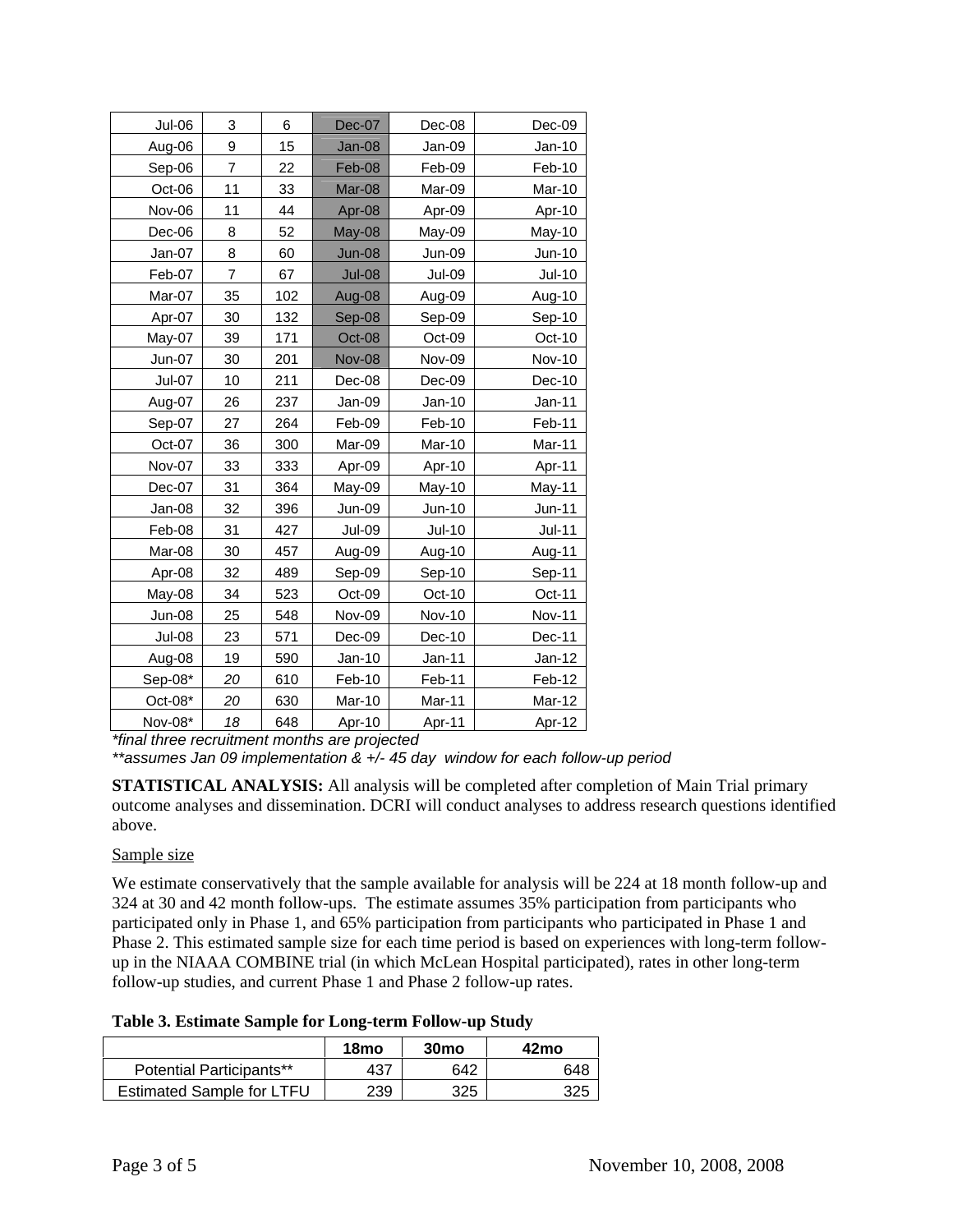# **Statistical Analysis**

The number of participants at each follow-up period will be summarized by CTP sites and overall. The description of categorical variables will be in terms of proportions; the description of continuous variables will be in terms of means and standard deviations, medians, quartiles, and minimum and maximum values. Analyses of substance use trajectories (e.g., probability of study participant going on to use heroin) will be based upon a logistic regression analysis that appropriately accounts for the correlation among the measures at months 18, 30, and 42. The logistic regression model, fitted using the generalized estimating equations (GEE) approach, will include the effect of time (18, 30, 42mo) considered as a purely categorical classification variable unless there is strong evidence that the pattern of change is approximately linear. Analyses involving long-term outcome [ASI-Lite FU] will also be based upon similar logistic regression models that include as additional covariates the effects of shortterm treatment outcomes, chronic and ongoing pain. These longitudinal analyses will be supplemented by discrete time survival analyses that examine the effects of these factors on time to long-term recovery from OA dependence.

For all analyses, we will use statistical methods that incorporate partially observed data on subjects who drop out. For example, modern regression methods for longitudinal data (e.g., linear mixed effects models for quantitative outcomes and generalized linear mixed models for categorical outcomes) can incorporate all the available data on a subject, and these methods are relatively robust with respect to drop-out and missing data, unless the drop-out mechanism is informative. In our analyses and presentation of results, we plan to provide detailed descriptions of the patterns of missing data and assess the sensitivity of results to different assumptions about the mechanism by which data are missing, e.g., informative drop out mechanisms. For example, pattern-mixture models can be used to assess the sensitivity of results to informative drop out from this study (Fitzmaurice GM, Laird NM, Ware JH. Applied Longitudinal Analysis. New Jersey: Wiley, 2004.)

**HUMAN SUBJECTS PROTECTION:** After receiving appropriate IRB approvals from participating CTN-0030, local sites will contact their participants to describe the study and, if interested, consent participants for the long-term follow-up project. Consent will include sharing identifying information with Lead Node personnel. Once participants are consented, the Lead Node will conduct all study procedures. Human subjects protection will be ensured in accordance with the safeguards and procedures detailed in the CTN-0030 Main Trial protocol.

**REGULATORY AND ADMINISTRATIVE CONSIDERATIONS:** The study will be submitted as a protocol amendment and reviewed by the appropriate institutional IRBs. In consultation with the CCTN Clinical Coordinating Center, we will determine whether a separate Certificate of Confidentiality will be required.

**STUDY TIMETABLE:** As described above, the study will be completed by May 2012. Data lock would occur two months after that with the final report submitted to NIDA by September 2012.